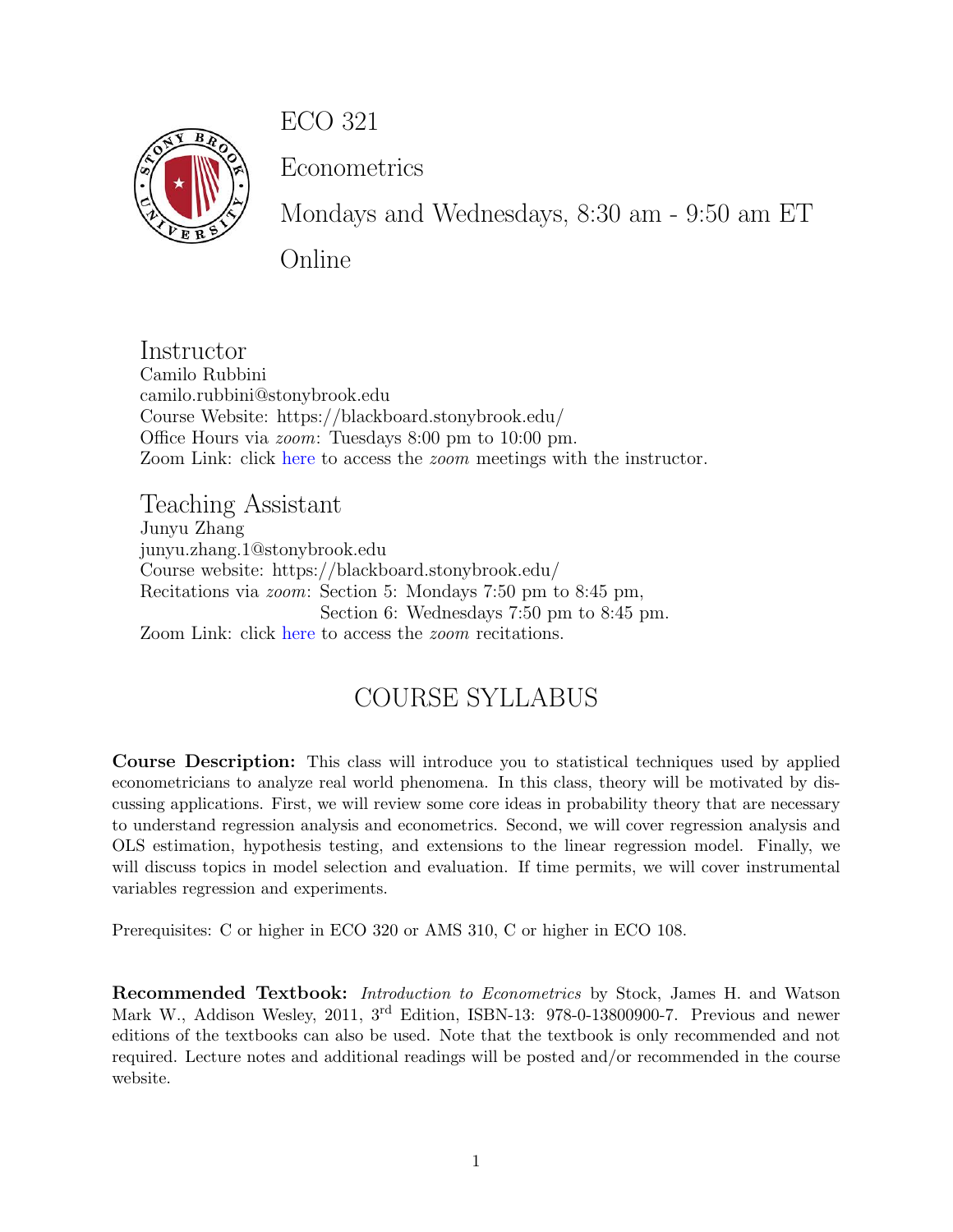# Statement about Course Delivery/Modality

This is an asynchronous/synchronous online course delivered in the Blackboard learning management system (LMS). It combines asynchronous activities (clips and homework assignments) with synchronous activities (online meetings, exams, and office hours). Students must be mindful of all course expectations, deliverables, and important dates. All assignments and course interactions will utilize internet technologies. See the "Technical Requirements" section for more information.

## Preferred Method of Contact with the Instructor

My preferred method of contact is via email. Please be sure to include your full name and "Econometrics Spring 21" in the subject line when you send me an email. I strive to respond to your emails as soon as possible, but kindly allow me between 24 and 48 hours for a response. Please utilize your Stony Brook University email when getting in touch with me as that it is the institution's preferred contact method.

## Weekly Synchronous Schedule

| Day       | <b>Schedule</b>                                                                                                                                  |
|-----------|--------------------------------------------------------------------------------------------------------------------------------------------------|
| Monday    | $8:30 \text{ am} - 9:50 \text{ am Online Meeting (zoom link here)}$<br>$7:50 \text{ pm} - 8:45 \text{ pm}$ Recitation Section 5 (zoom link here) |
| Tuesday   | $8:00 \text{ pm} - 10:00 \text{ pm}$ Office Hours (zoom link here)                                                                               |
| Wednesday | $8:30 \text{ am} - 9:50 \text{ am Online Meeting (zoom link here)}$<br>$7:50 \text{ pm} - 8:45 \text{ pm}$ Recitation Section 6 (zoom link here) |

Online Meetings will serve three different purposes:

- 1. To discuss problems and exercises.
- 2. To discuss theoretical topics that are not in the clips.
- 3. To offer additional office hours for students' questions.

Recordings of online meetings will NOT be available. To benefit from these meetings, you must connect. I will communicate the plan and content of each meeting in advance. Attendance in these online meetings is not mandatory and will not be recorded (except during exams).

Note that exams will take place synchronically during our Wednesday morning Online Meetings. Exam I will take place on February 24<sup>th</sup>, Exam 2 April 7<sup>th</sup>, and Exam 3 May 5<sup>th</sup>. The Final Exam will take place synchronically as scheduled by the University on Tuesday, May  $11<sup>th</sup>$  from 8:00 am to 10:45 am.

Recitations sections will start on the week of February  $8<sup>th</sup>$ . For the full recitation schedule, please check the course outline below. Attendance in recitations is not mandatory and will not be recorded (except during exams).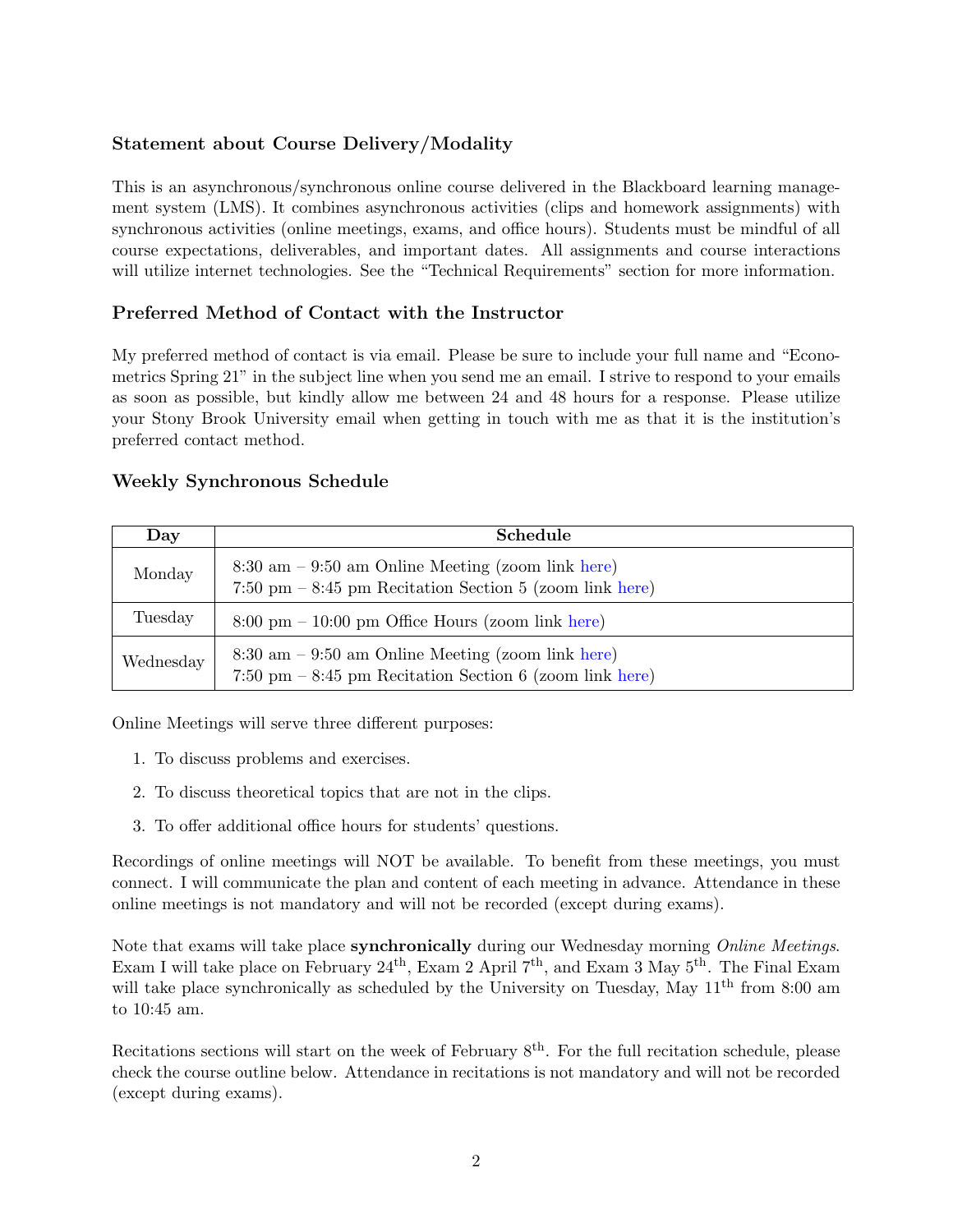#### Grading Policy

Your grade in this class will be based on your performance in four homework assignments and three exams. Each assignment will be worth 10% of your grade, and each exam will be worth 20% of your grade. Please, familiarize yourself with due dates for assignments and exam dates by checking the section on "important dates" below.

#### Letter Grade Distribution

| $>= 93.00$         | $\mathbf{A}$ | 73.00 - 76.99 $\,$ C          |   |
|--------------------|--------------|-------------------------------|---|
| 90.00 - 92.99 A-   |              | $ 70.00 - 72.99$ C-           |   |
| $87.00 - 89.99$ B+ |              | $  67.00 - 69.99 \text{ D+}$  |   |
| $83.00 - 86.99$ B  |              | $60.00 - 66.99$ D             |   |
| $80.00 - 82.99$ B- |              | $\vert \langle = 59.99 \vert$ | F |
| $77.00 - 79.99$ C+ |              |                               |   |
|                    |              |                               |   |

Homework Assignments (10% each assignment): You will have 4 graded homework assignments. Each of these assignments will be worth 10% of your grade. You will work on these assignments offline. You can type your answers and submit your file through blackboard, or you can handwrite your answers, take pictures, convert them into a single file (PDF format), and submit them through blackboard. Please, familiarize yourself with due dates by checking the section on "important dates" below. Late assignments will receive a penalty grade. Assignments submitted after solutions are posted or discussed will not be accepted.

Exams (20% each exam): There will be 4 exams in this course: three in-class exams and an optional final. ONLY your best three exam grades will count towards your grade (your lowest exam grade will be dropped). Each one of your best three exam scores will account for 20% of your grade. The first three in-class exams (exams I, II, and III) are NOT cumulative. The optional final exam IS cumulative and will include everything covered in class. After grading your third exam, I will post provisional final grades, so you can decide whether to take the optional final for the chance to improve your grade. Since your lowest exam grade is dropped, there will be NO makeup exams.

Specific instructions regarding exam format and rules will be available on Blackboard.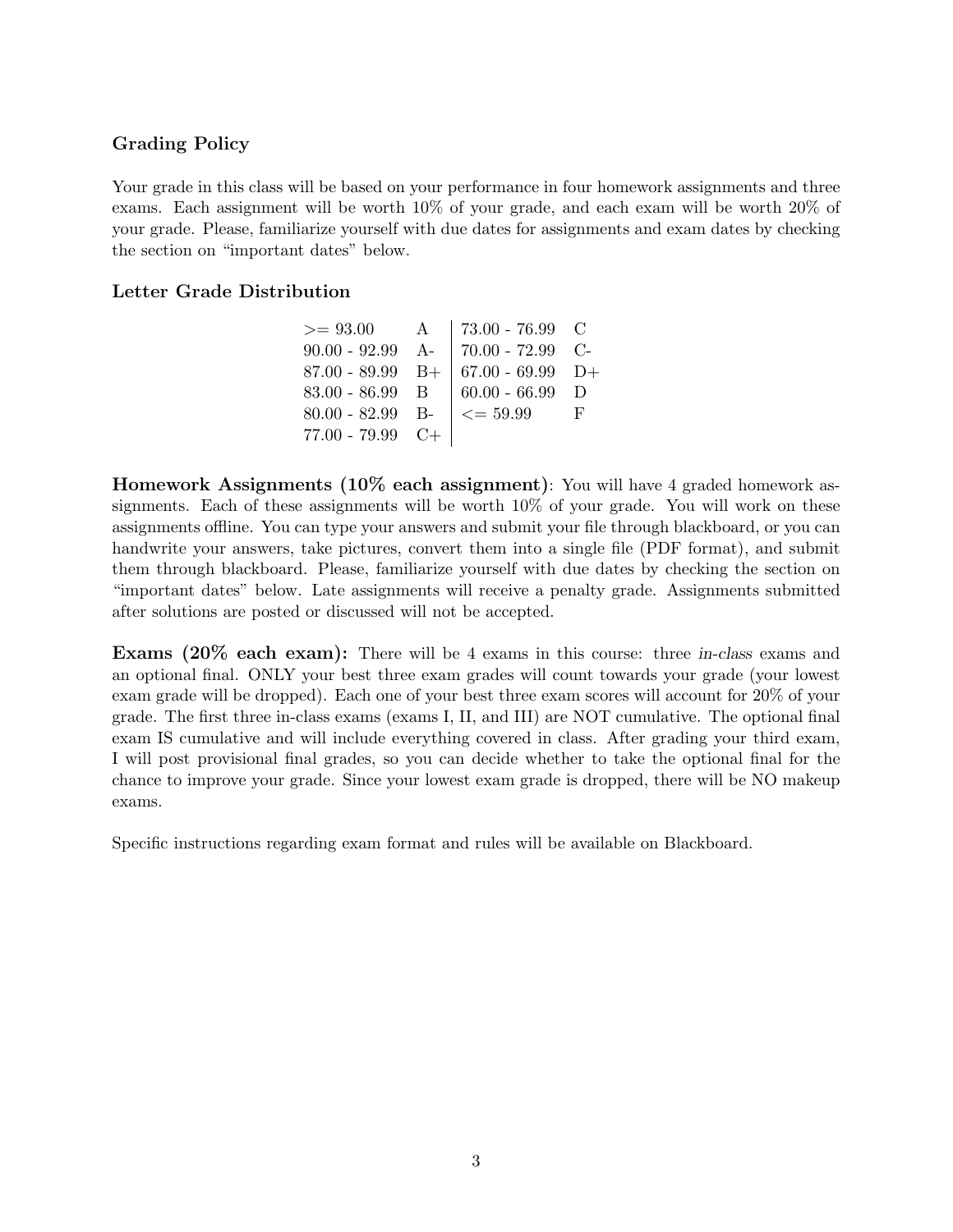# Important Dates

## Important Dates: all times are in Eastern Time (ET)

| Friday, February $19th$ , 11:30 pm.                                                       | Assignment 1 is due.                          |
|-------------------------------------------------------------------------------------------|-----------------------------------------------|
| Wednesday, February $24th$ , 8:30 am - 9:50 am.                                           | Exam 1 on <i>blackboard</i> and <i>zoom</i> . |
| Friday, March $19^{th}$ , $11:30$ pm.                                                     | Assignment 2 is due.                          |
| Friday, April $2nd$ , 11:30 pm.                                                           | Assignment 3 is due.                          |
| Wednesday, April $7th$ , 8:30 am - 9:50 am.                                               | Exam 2 on <i>blackboard</i> and <i>zoom</i> . |
|                                                                                           |                                               |
| Friday, April $30th$ , 11:30 pm.                                                          | Assignment 4 is due.                          |
| Wednesday, May $5^{th}$ , 8:30 am - 9:50 am.<br>Tuesday, May $18^{th}$ , 8:00 am-10:45 am | Exam 3 on <i>blackboard</i> and <i>zoom</i> . |

# Course Outline

| Module | Week                     | Topic                                                        | Reading         | Recitation    |
|--------|--------------------------|--------------------------------------------------------------|-----------------|---------------|
|        |                          | Introduction. Review of probability.                         | SW 1 & 2        | No Recitation |
|        | $\overline{2}$           | Review of probability.                                       | SW <sub>2</sub> | Recitation 1  |
|        | $\overline{\mathcal{E}}$ | Review of statistics. Assignment 1 is due.                   | SW <sub>3</sub> | Recitation 2  |
|        | $\overline{4}$           | Review of statistics. Exam I.                                | SW <sub>3</sub> | No Recitation |
| Ħ      | $\overline{5}$           | Linear regression with a single regressor (SLRM).            | SW <sub>4</sub> | Recitation 3  |
|        | 6                        | Linear regression with a single regressor (SLRM). Hypothesis | $SW$ 4 $\&$ 5   | Recitation 4  |
|        |                          | tests in the SLRM.                                           |                 |               |
|        |                          | Hypothesis tests in the SLRM. Assignment 2 is due.           | SW <sub>5</sub> | Recitation 5  |
|        | 8                        | Linear regression with multiple regressors (MLRM)            | SW 6            | Recitation 6  |
|        | 9                        | Linear regression with multiple regressors (MLRM). Hypothe-  | SW 6 & 7        | Recitation 7  |
|        |                          | sis tests in the MLRM. Assignment 3 is due.                  |                 |               |
|        | 10                       | Hipotesis tests in the MLRM. Exam II.                        | SW <sub>7</sub> | No Recitation |
| Ш      | 11                       | Topics in non-linear regression                              | SW 8            | Recitation 8  |
|        | 12                       | Evaluation of the MLRM.                                      | SW 9            | Recitation 9  |
|        | 13                       | Experiments and quasi-experiments. Assignment 4 is due.      | SW 13           | Recitation 10 |
|        | 14                       | Experiments and quasi-experiments. Exam III.                 | SW 13           | No Recitation |
|        | 15                       | <b>Optional Final Exam.</b>                                  |                 |               |

 $\cal{SW}$  refers to the recommended textbook.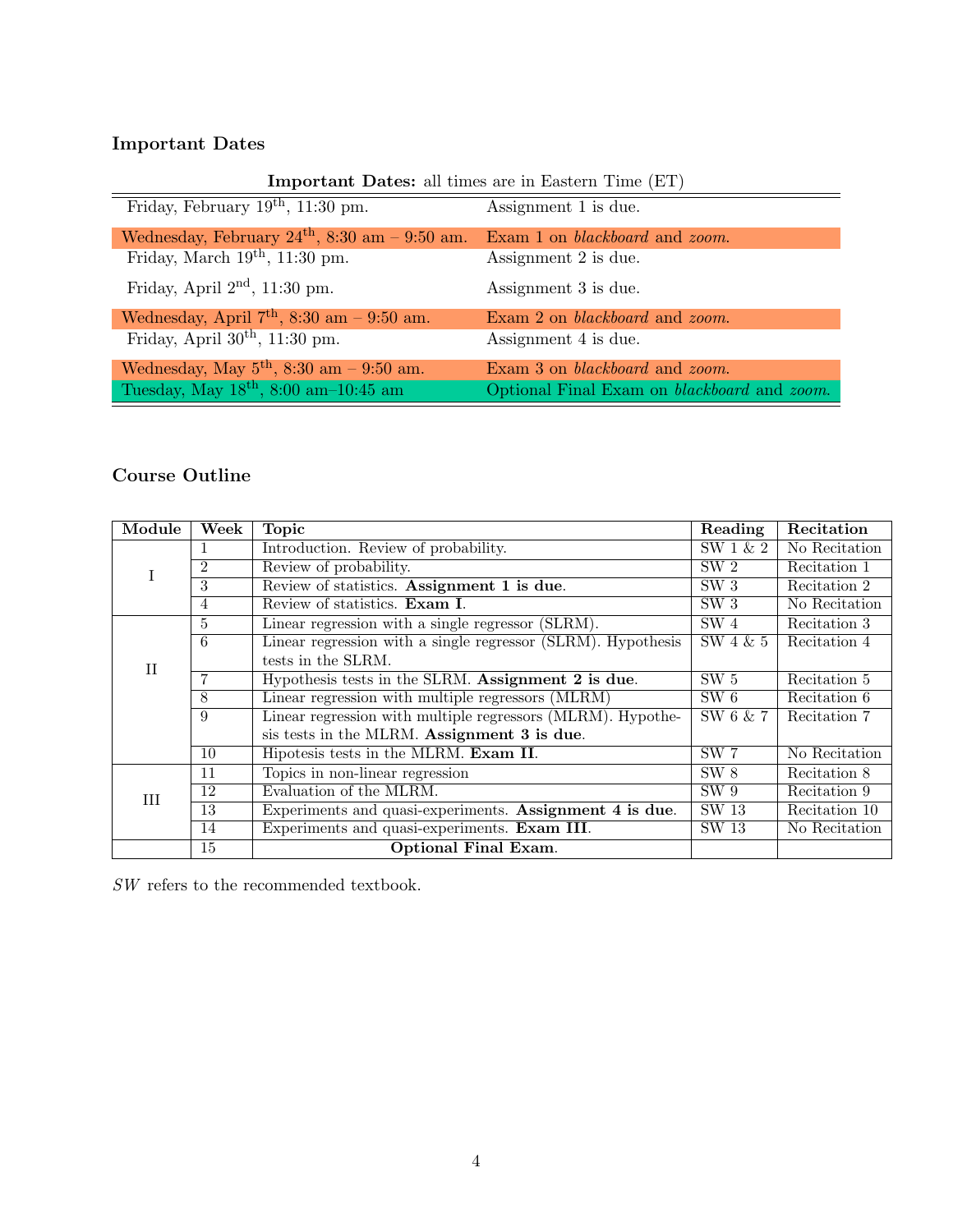Technical Requirements: For this course you must have access to the Internet and an active Stony Brook University e-mail account. You are responsible for having a reliable computer and internet connection throughout the course. You will need to have access to, and be able to use, the following software

- A web browser (for instance, Google Chrome, Mozilla Firefox, Internet Explorer, or Safari).
- A .pdf file reader.
- $\bullet$  A text editor.
- An audio/video file player.

This course uses [Blackboard](https://blackboard.stonybrook.edu) for the facilitation of communications between faculty and students, submission of assignments, and posting of grades.

Technical Help: be sure to visit the following links if you face technical difficulties.

Campus Network or Blackboard Outage: when access to Blackboard is not available for an extended period of time (greater than one entire evening –6pm till 11pm) you can reasonably expect that the deadline for assignments will be extended 24 hours.

For technical support visit the Stony Brook University [Division of Information Technology website.](https://it.stonybrook.edu/services/client-support-service-center)

For assistance after regular hours or over the weekend, please contact the [Open SUNY Technical](https://online.suny.edu/help/) [Support.](https://online.suny.edu/help/)

Frequently asked questions about the Bb LMS along with tutorials are available [here.](https://it.stonybrook.edu/services/blackboard/students)

The [Student Summer Tech Guide,](https://sites.google.com/stonybrook.edu/keeplearning) written by SBU students, is great website for general advice and information.

Academic Support: the following links provide you useful resources to participate and submit papers in this class.

Student Support for Online Learning: [check here.](http://www.stonybrook.edu/commcms/onlineed/student.html) Library Instruction Website: [check here.](http://library.stonybrook.edu/workshops-this-week-citation-skills-worldcat-and-endnote-the-hsc/) SBU Library Research Guides and Tutorials: [check here.](http://library.stonybrook.edu/research/research-basics/)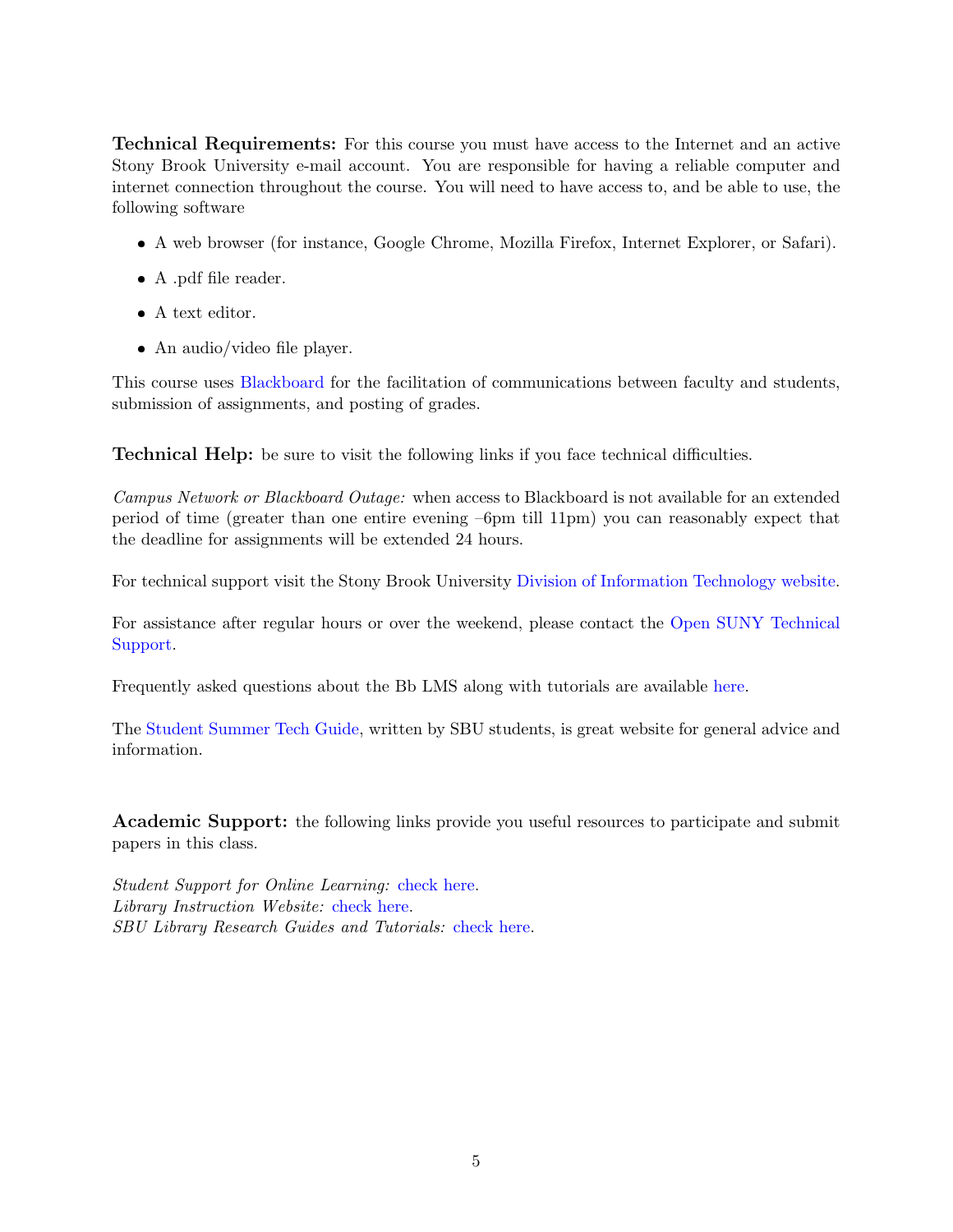Netiquette Guidelines: The following are guidelines for participation in the Discussion Forums:

- Remember that the absence of face-to-face communication it is easy to misunderstand what is being said;
- Carefully review and read materials that you receive electronically to ensure that you fully understand the message;
- Be sure to carefully re-read and understand what you will be sending in order to ensure that you are not misunderstood by anyone;
- Avoid cluttering your messages with excessive emphasis (stars, arrows, exclamations);
- If you are responding to a message, either include the relevant part of the original message in your message, or make sure you refer to the original content so as to avoid confusion;
- Be specific and clear, especially when asking questions;
- If your messages can be typed in UPPER and lower case, please use the two appropriately instead of all UPPERCASE characters. This gives the appearance of shouting and makes the message less readable;
- Remember that not all readers have English as their native language, so make allowance for possible misunderstandings and unintended discourtesies.

Student Accessibility Support Center: If you have a physical, psychological, medical, or learning disability that may impact your course work, please contact the [Student Accessibility Sup](http://www.stonybrook.edu/commcms/studentaffairs/dss/ )[port Center,](http://www.stonybrook.edu/commcms/studentaffairs/dss/ ) 128 ECC Building, (631) 632-6748, or at sasc@stonybrook.edu. They will determine with you what accommodations are necessary and appropriate. All information and documentation is confidential.

Students who require assistance during emergency evacuation are encouraged to discuss their needs with their professors and the Student Accessibility Support Center. For procedures and information go to the following website [https://ehs.stonybrook.edu//programs/fire-safety/emergency](https://ehs.stonybrook.edu//programs/fire-safety/emergency-evacuation/evacuation-guide-disabilities)[evacuation/evacuation-guide-disabilities](https://ehs.stonybrook.edu//programs/fire-safety/emergency-evacuation/evacuation-guide-disabilities) and search Fire Safety and Evacuation and Disabilities.

Academic Integrity: Each student must pursue his or her academic goals honestly and be personally accountable for all submitted work. Representing another person's work as your own is always wrong. Faculty is required to report any suspected instances of academic dishonesty to the Academic Judiciary. Faculty in the Health Sciences Center (School of Health Technology & Management, Nursing, Social Welfare, and Dental Medicine) and School of Medicine are required to follow their school-specific procedures. For more comprehensive information on academic integrity, including categories of academic dishonesty, please refer to the [academic judiciary website.](http://www.stonybrook.edu/commcms/academic_integrity/index.html)